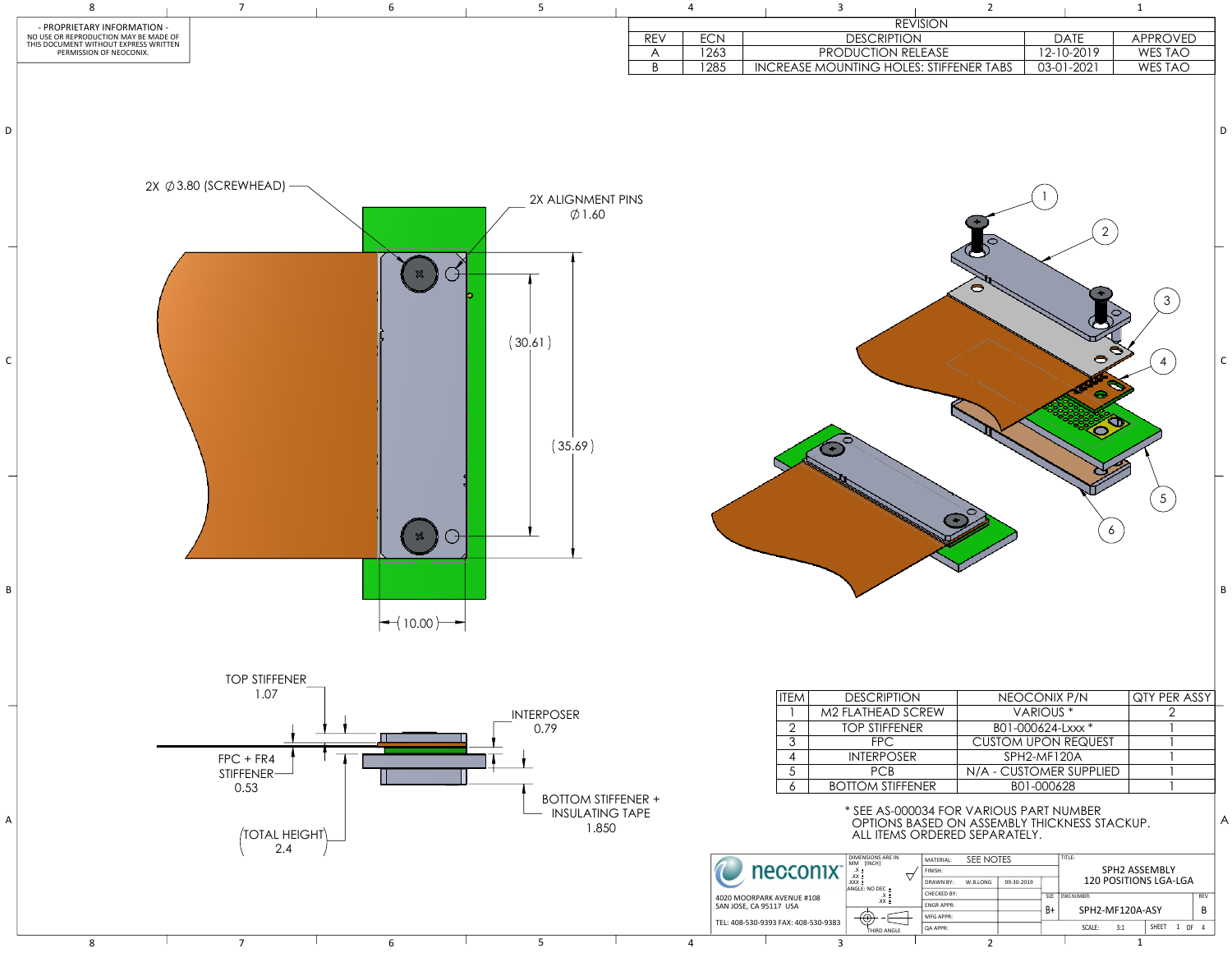|                              |                     | $\overline{\mathbf{3}}$        | $\overline{2}$ |              | $\mathbf 1$    |   |
|------------------------------|---------------------|--------------------------------|----------------|--------------|----------------|---|
|                              |                     | <b>REVISION</b>                |                |              |                |   |
| REV                          | ECN                 | <b>DESCRIPTION</b>             |                | <b>DATE</b>  | APPROVED       |   |
| $\bigwedge$                  | 1263                | PRODUCTION RELEASE             |                | 12-10-2019   | WES TAO        |   |
| $\overline{B}$               | 1285                | <b>INCREASE MOUNTING HOLES</b> |                | $03-01-2021$ | <b>WES TAO</b> |   |
|                              |                     |                                |                |              |                | D |
| $5 + 0.08$ NPTH<br>$0.152$ M | B<br>$\overline{A}$ |                                |                |              |                |   |
|                              |                     | $-0.79$                        |                |              |                | F |



|  | HALOGEN-FREE PER IPC-4101B.<br>COMPLIANT WITH RoHS DIRECTIVE 2011/65/EU. |  | necconix <sup>-</sup>                     | DIMENSIONS ARE IN MM<br>$X \pm 0.13$<br>XX $\pm 0.08$ | SEE NOTES<br>MATERIAL:                                | TITLE:                               | <b>SPH2 INTERPOSER</b>  |  |            |             |              |  |
|--|--------------------------------------------------------------------------|--|-------------------------------------------|-------------------------------------------------------|-------------------------------------------------------|--------------------------------------|-------------------------|--|------------|-------------|--------------|--|
|  | CENTER MARKS OF CONTACT POSITIONS ARE FOR COMPRESSED STATE               |  | $.XXX + 0.025$<br>ANGLE: NO DEC +2 DEGREE | W.B.LONG<br>l DRAWN BY:<br>CHECKED BY:                | 09-30-2019                                            | 120 POS LGA-LGA<br>SIZE   DWG NUMBER |                         |  | <b>REV</b> |             |              |  |
|  |                                                                          |  |                                           |                                                       | 4020 MOORPARK AVENUE #108<br>  SAN JOSE, CA 95117 USA | $\mathsf{XXX}$ +                     | ENGR APPR:<br>MFG APPR: |  |            | SPH2-MF120A |              |  |
|  |                                                                          |  |                                           |                                                       | TEL: 408-530-9393 FAX: 408-530-9383                   | THIRD ANGLE                          | QA APPR:                |  | SCALE:     |             | SHEET 2 OF 4 |  |
|  |                                                                          |  |                                           |                                                       |                                                       |                                      |                         |  |            |             |              |  |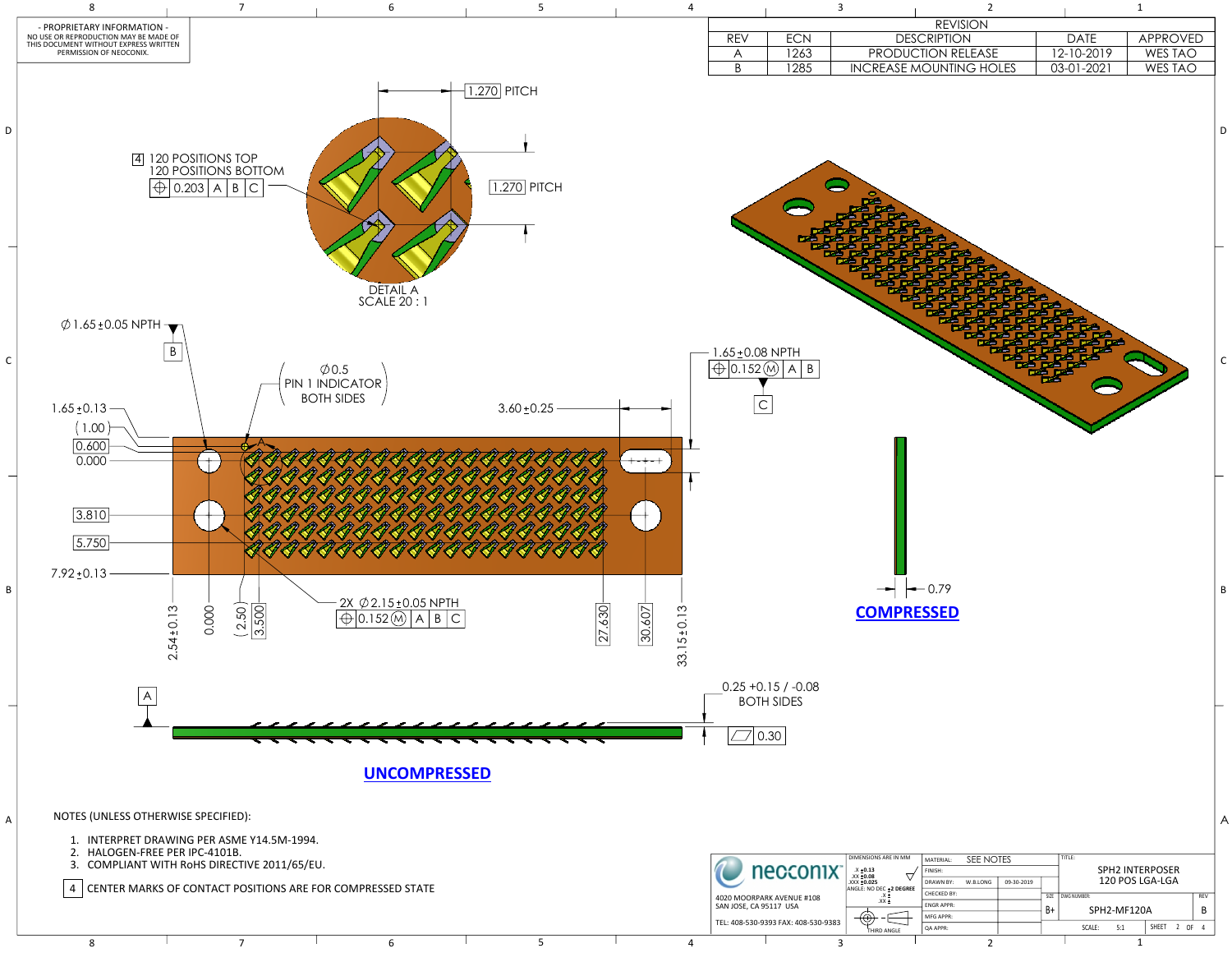|                |                                                     | $\overline{3}$ |                                                                                               | $\overline{2}$                       |            |      |             | $\mathbf 1$                                                                                        |              |                |
|----------------|-----------------------------------------------------|----------------|-----------------------------------------------------------------------------------------------|--------------------------------------|------------|------|-------------|----------------------------------------------------------------------------------------------------|--------------|----------------|
|                |                                                     |                |                                                                                               | <b>REVISION</b>                      |            |      |             |                                                                                                    |              |                |
| <b>REV</b>     | <b>ECN</b>                                          |                | <b>DESCRIPTION</b>                                                                            |                                      |            |      | <b>DATE</b> | <b>APPROVED</b>                                                                                    |              |                |
| A              | 1263                                                |                | PRODUCTION RELEASE                                                                            |                                      |            |      | 12-10-2019  | WES TAO                                                                                            |              |                |
| $\overline{B}$ | 1285                                                |                | <b>INCREASE MOUNTING HOLES</b>                                                                |                                      |            |      | 03-01-2021  | <b>WES TAO</b>                                                                                     |              |                |
|                | 2X 4.00<br>SYMMETRIC<br>33.61                       |                |                                                                                               |                                      |            |      |             |                                                                                                    |              | D              |
|                |                                                     |                | 5.88<br>5.76<br>5.100<br>4.395<br>3.810<br>3.125<br>1.855<br>0.585<br>0.000<br>0.685<br>1.955 |                                      |            |      |             |                                                                                                    |              | $\mathsf{C}$   |
|                |                                                     |                |                                                                                               |                                      |            |      |             |                                                                                                    |              |                |
|                |                                                     |                | 4.84                                                                                          |                                      |            |      |             |                                                                                                    |              |                |
|                |                                                     |                | 2X 6.80<br>0.537                                                                              | $\varphi$ 0.45<br><b>VIA PAD</b>     |            |      |             | $\emptyset$ 0.20 VIA HOLE<br>SEE NOTES 1 & 2<br>$\emptyset$ 0.80<br>SOLDERMASK (SMK)<br>SEE NOTE 3 |              | B              |
|                |                                                     |                |                                                                                               | <b>DETAIL A</b><br><b>SCALE 20:1</b> |            |      |             | 120 X $\emptyset$ 0.70 ± 0.05<br><b>CONTACT PADS</b><br><b>ENIG OR ENEPIG</b>                      |              | $\overline{ }$ |
|                | necconix <sup>-</sup>                               |                | DIMENSIONS ARE IN MM<br>Х.<br>± 0.13<br>XX<br>± 0.08                                          | SEE NOTES<br>MATERIAL:<br>FINISH:    |            |      | TITLE:      | RECOMMENDED PCB LAYOUT                                                                             |              |                |
|                |                                                     |                | XXX.<br>± 0.025<br>ANGLE: NO DEC $\pm 1$                                                      | DRAWN BY:<br>W.B.LONG                | 09-30-2019 |      |             | SPH2-MF120A                                                                                        |              |                |
|                | 4020 MOORPARK AVENUE #108<br>SAN JOSE, CA 95117 USA |                | $X \pm 0.5$<br>$.XX \pm 0.25$                                                                 | CHECKED BY:<br>ENGR APPR:            |            | SIZE | DWG NUMBER: |                                                                                                    | REV          |                |
|                | TEL: 408-530-9393 FAX: 408-530-9383                 |                | ⊕                                                                                             | MFG APPR:                            |            | B+   |             | SPH2-MF120-PCB                                                                                     | B            |                |
|                |                                                     |                | THIRD ANGLE                                                                                   | QA APPR:                             |            |      | SCALE:      | 5:1                                                                                                | SHEET 3 OF 4 |                |

RD ANGLE